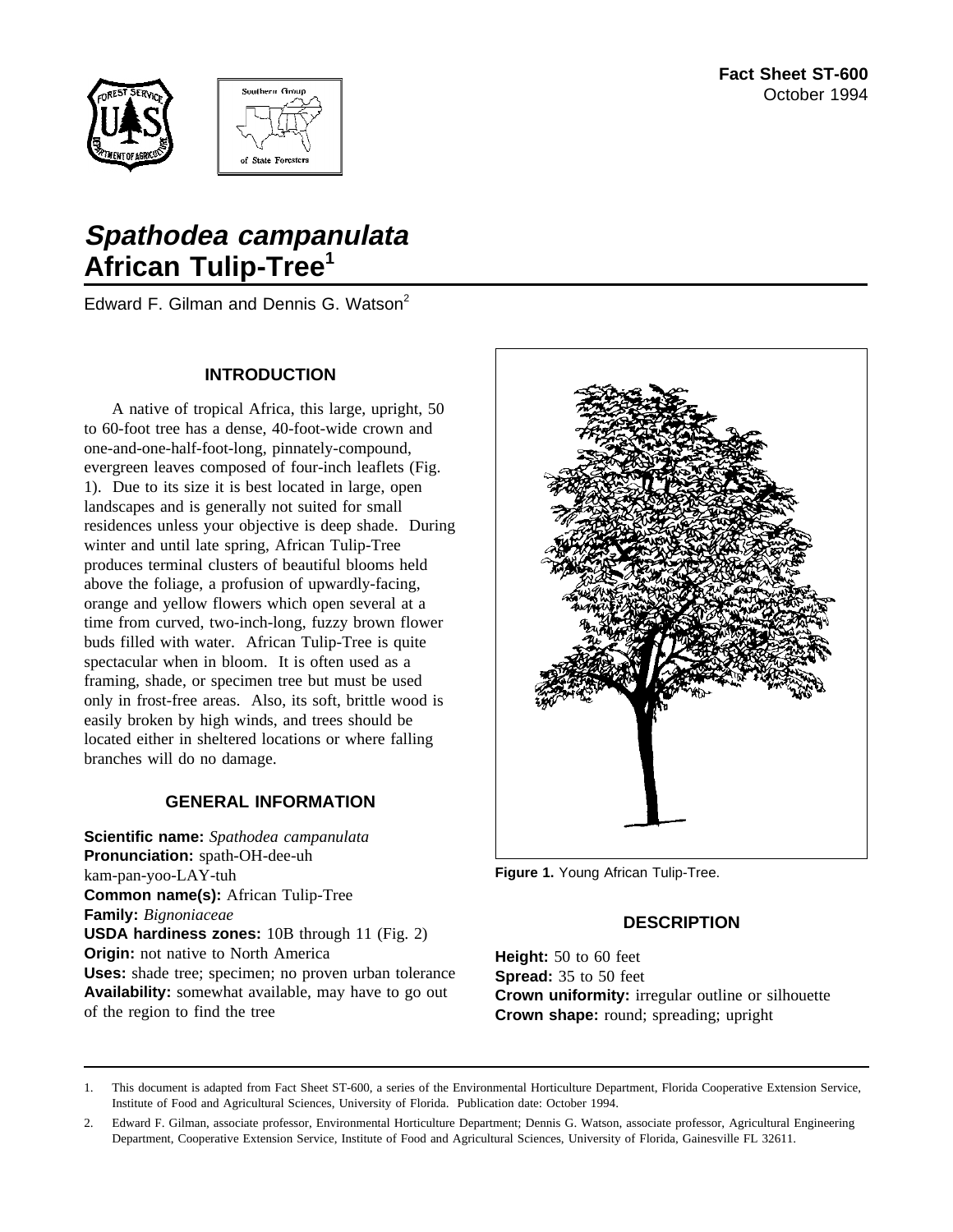

**Figure 2.** Shaded area represents potential planting range.

**Crown density:** moderate **Growth rate:** fast **Texture:** coarse

#### **Foliage**

**Leaf arrangement:** opposite/subopposite (Fig. 3) **Leaf type:** odd pinnately compound **Leaflet margin:** entire **Leaflet shape:** elliptic (oval); oblong **Leaflet venation:** pinnate Leaf type and persistence: broadleaf evergreen; evergreen **Leaflet blade length:** 2 to 4 inches **Leaf color:** green **Fall color:** no fall color change **Fall characteristic:** not showy

#### **Flower**

**Flower color:** orange; yellow **Flower characteristics:** spring flowering; very showy; winter flowering

#### **Fruit**

**Fruit shape:** elongated; pod **Fruit length:** 6 to 12 inches **Fruit covering:** dry or hard **Fruit color:** brown **Fruit characteristics:** does not attract wildlife; inconspicuous and not showy; fruit, twigs, or foliage cause significant litter

#### **Trunk and Branches**

**Trunk/bark/branches:** droop as the tree grows, and will require pruning for vehicular or pedestrian clearance beneath the canopy; not particularly showy; should be grown with a single leader; no thorns **Pruning requirement:** requires pruning to develop strong structure

**Breakage:** susceptible to breakage either at the crotch due to poor collar formation, or the wood itself is weak and tends to break

**Current year twig color:** brown **Current year twig thickness:** medium